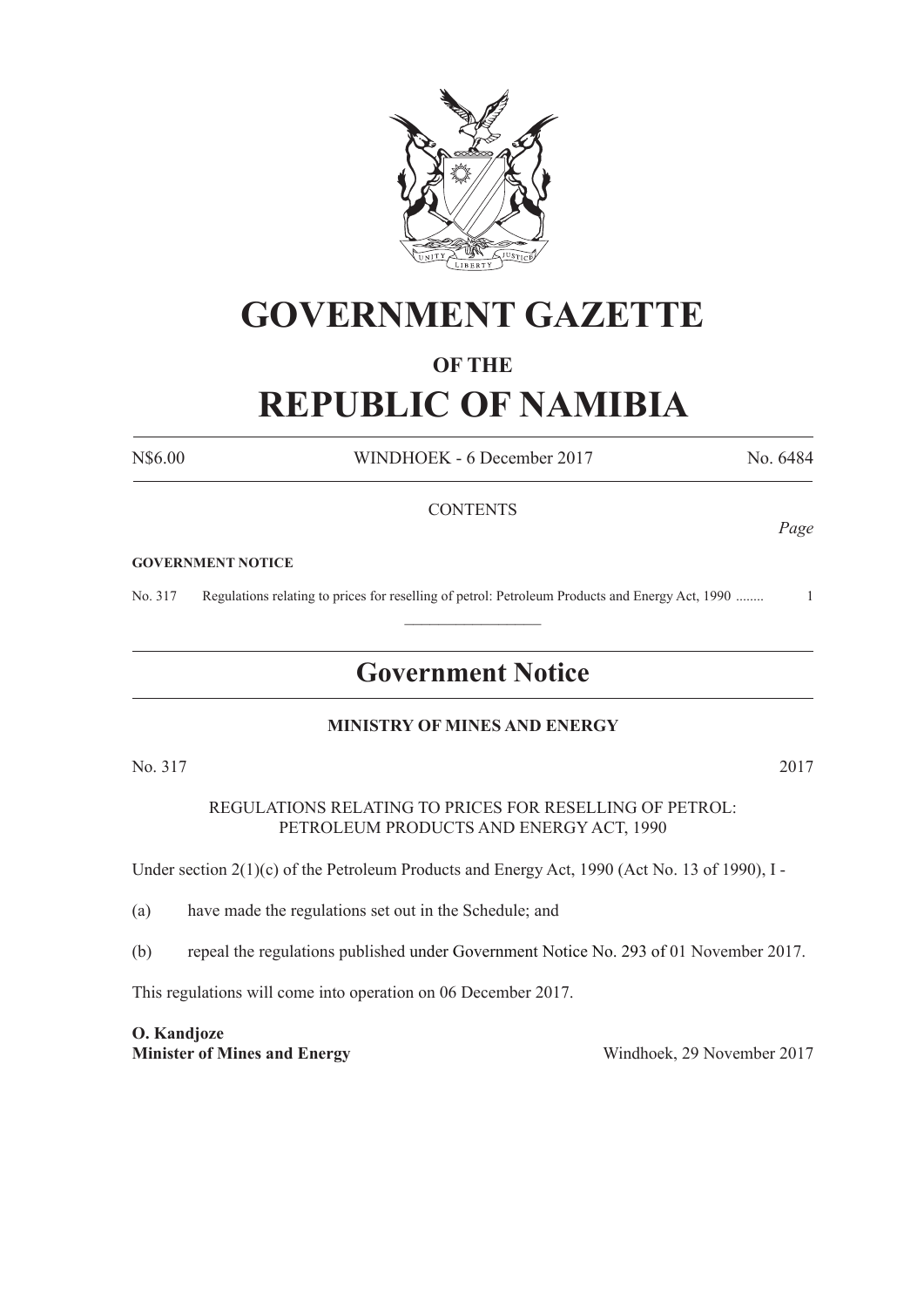#### **SCHEDULE**

#### PRICES AT WHICH PETROL MAY BE RESOLD

#### **Definitions**

**1.** In these regulations, a word or an expression to which a meaning has been assigned in the Petroleum Products and Energy Act, 1990 (Act No. 13 of 1990), bears that meaning and unless the context otherwise indicates -

"petrol" includes any mixture of petrol with any other substance, which mixture can be used as fuel for the operation of a spark ignition engine;

 "reseller" means any person who, whether he or she has a petrol pump in operation in terms of an arrangement with a wholesale distributor or not, acquires petrol directly from a wholesale distributor and sells it to any other person in the course of or as part of the activities of a business carried on by him or her, but does not include any such person in relation to petrol which he or she sells in terms of an agreement with a wholesale distributor only in quantities of not less than 200 litres at a time; and

"wholesale distributor" means any person to whom a wholesale licence has been issued under the Petroleum Products and Energy Act, 1990 (Act No. 13 of 1990), including any person who is deemed to be a wholesaler under that Act and any of the licensed oil companies or traders referred to in regulation 2.

#### **Licensed oil companies or traders**

**2.** The following are licensed oil companies or traders that are regarded as wholesale distributors:

| Pandu Trading Company (Proprietary) Limited                    | Licence $W/1/2000$  |
|----------------------------------------------------------------|---------------------|
| Total Namibia (Proprietary) Limited                            | Licence $W/2/2000$  |
| Caltex Oil (Namibia) (Proprietary) Limited                     | Licence $W/3/2000$  |
| Bachmus Oil & Fuel Supplies (Proprietary) Limited              | Licence $W/4/2001$  |
| Shell Namibia Limited                                          | Licence $W/5/2001$  |
| BP Namibia (Proprietary) Limited                               | Licence $W/6/2001$  |
| Engen Namibia (Proprietary) Limited                            | Licence $W/7/2001$  |
| <b>LVW</b> Boerediens                                          | Licence $W/8/2001$  |
| Kunene Net Oil Brokers                                         | Licence $W/9/2001$  |
| Namibia Fuel                                                   | Licence $W/10/2002$ |
| Namibia Petroleum Trading & Distribution (Proprietary) Limited | Licence $W/11/2002$ |
| Internam Shipping (Proprietary) Limited                        | Licence W/12/2002   |
| Internam Automotive & Fuel Supplies (Proprietary) Limited      | Licence $W/13/2002$ |
| Jaco N van Dyk                                                 | Licence $W/14/2002$ |
| Ombuga Oil Company (Proprietary) Limited                       | Licence W/15/2003   |
| Rhino Trek                                                     | Licence $W/16/2003$ |
| Norwegian Seaways Namibia (Pty) Ltd                            | Licence W/17/2003   |
| Namibia Energy Corporation (Pty) Ltd                           | Licence $W/18/2004$ |
| Namibia Liquid Fuel (Pty) Ltd                                  | Licence $W/19/2004$ |
| Namibia Prima Traders (Pty) Ltd                                | Licence $W/20/2004$ |
| Central Oil Namibia                                            | Licence $W/21/2004$ |
| Lia Holdings (Pty) Ltd                                         | Licence $W/22/2004$ |
| African Legend Energy Namibia (Pty) Ltd                        | Licence W/23/2005   |
| Franchise Namibia cc                                           | Licence W/24/2006   |
| Namibia Future Petroleum & Marketing                           | Licence $W/25/2006$ |
| SANOCOR Africa Energy (Pty) Ltd                                | Licence $W/26/2006$ |
|                                                                |                     |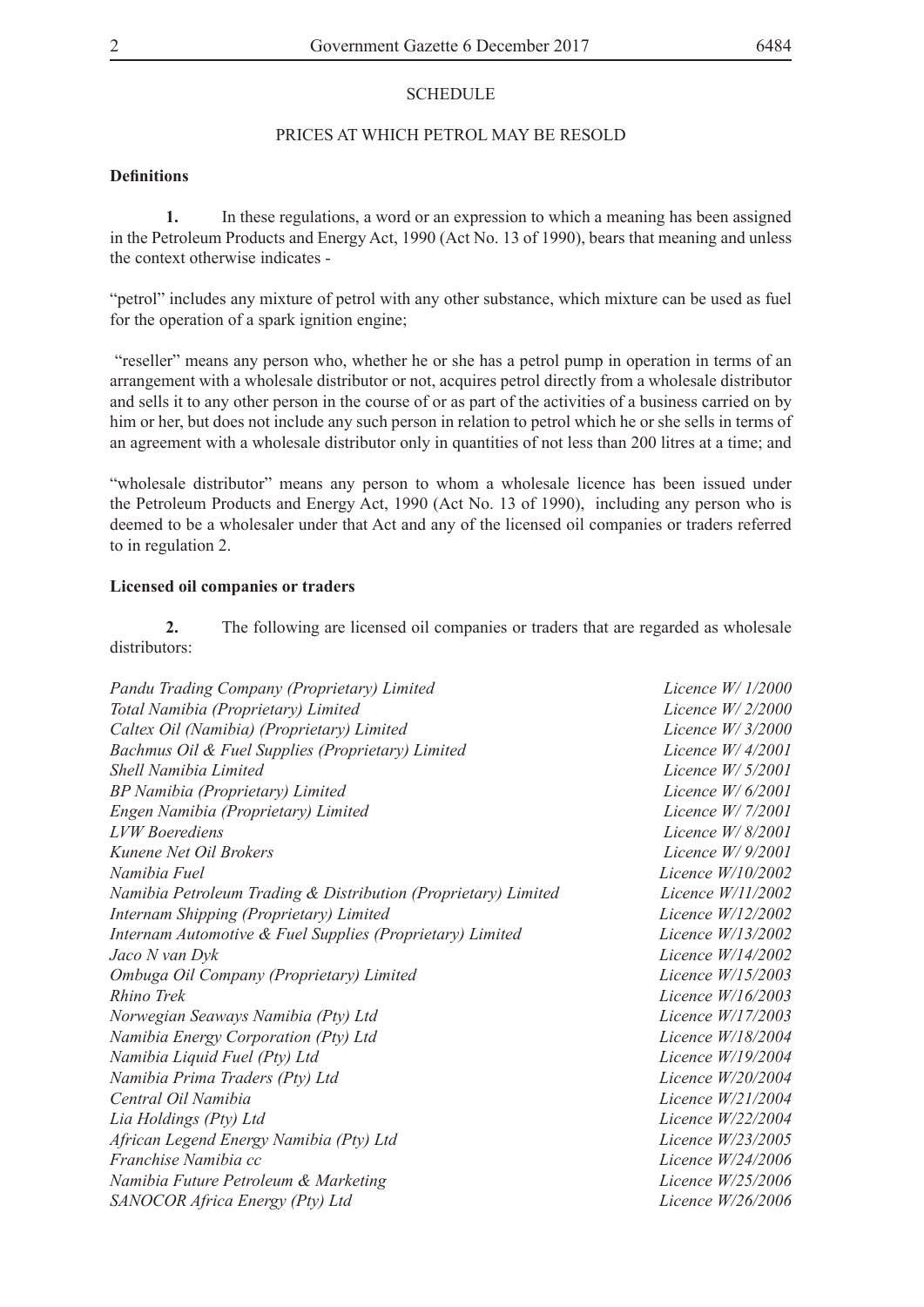*Namib Contract Haulage (Pty) Ltd Licence W/27/2006 Northern Fuel Distribution cc Licence W/28/2006 World Marine & Offshore Supply Company (Pty) Ltd Licence W/29/2007 Patizana Consultancy Service cc Licence W/30/2007 Puma Energy Pty Ltd Licence W/31/2014 Abraham Kazeundja Licence W/32/2007 Hapilo Energy cc Licence W/33/2007 Situmbeko Petroleum Suppliers CC Licence W/34/2007 United Africa Group (Pty) Ltd Licence W/35/2007 NAMWORLD Fuel Company (Pty) Ltd Licence W/36/2007 Noble Investment (Pty) Ltd Licence W/37/2007 Daniel Deon Van Vuuren Licence W/38/2008 Waddin General Retail (Pty) Ltd Licence W/39/2008 Namibia Oil Refinery Ltd Licence W/40/2008 Petro Energy Namibia Licence W/41/2008 Petro Logistics cc Licence W/42/2008 Nam-Russia Trading Enterprise cc Licence W/43/2008 M&C Freight Service cc Licence W/44/2008 MZOHS Investment Holding cc Licence W/45/2008 Fossil Investment Holding Pty Ltd Licence W/46/2008 Rentech Trading cc Licence W/47/2008 Jowells Transport Namibia Licence W/48/2008 David Joh Barty Licence W/50/2008 The Suppliers Ana Service Cc Licence W/51/2008 Omega Shipping Namibia Licence W/57/2009 Linktel Shipping Agency Licence W/58/2009 JR Fuel Suppliers Cc Licence W/59/2009 Rentech Trading Cc Licence W/60/2010 Corridor Petroleum Investment Pty Ltd Licence W/61/2010 Namibia Petroleum Industry Consultancy Agent Licence W/62/2010 Shetu Trading cc Licence W/63/2010 Manifest Investment (Pty) Ltd Licence W/64/2010 Central Destribution (Pty) Ltd Licence W/65/2010 Orban Investment Four woo two (Pty) Ltd Licence W/66/2010 Sky – Way Investment cc Licence W/67/2010 Roama Fuel Destributors Licence W/69/2010 Home Away Investments CC T/A Frontline suppliers & Logistics cc License W/70/2010 Thula Investments CC Licence W/71/2011 A S P Group Holdings (Pty) Ltd Licence W/72/2011 AMIS Energy (Pty) Ltd Licence W/73/2011 WVM Investments Licence W/74/2011 Frontline Supplies and Logistics CC Licence W/75/2011 Lucks Oil and Energy Licence W/76/2011 Moshana Investment CC Licence W/79/2011 Naapotje Trading CC Licence W/80/2011 Afritech Oil & Gas (Pty) Ltd License W/78/2012 Renard Hatting License W/83/2012 Namiba General Suppliers t/a NGS Marine License W/84/2012 MS Trading Enterprise CC* License W/85/2012 *Petrosol Petroleum Solutions Licence W/86/2012 Energy House Namibia CC Licence W/87/2012 Umoja Oil & Fuel Suppliers CC Licence W/88/2012 OBM Petroleum Distributors Licence W/89/2012 Ferbes Management Services CC Licence W/90/2012 Mobitek CC Licence W/91/2012*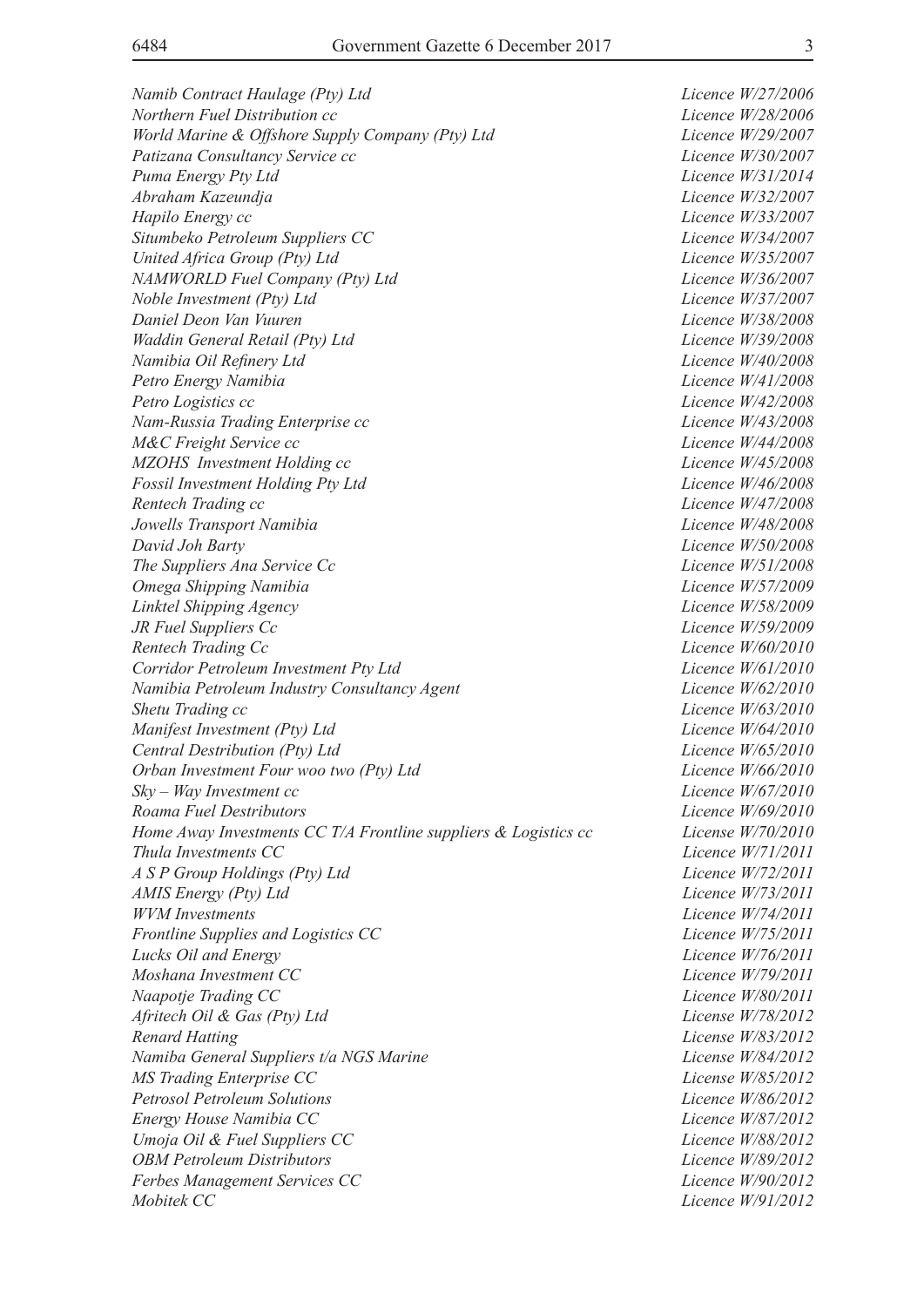*Brandberg Trading Enterprises CC* Licence W/93/2012 *JDP Fuel and Gas Reserve (Pty) Ltd Licence W/94/2012 Regal Investments cc Licence W/95/2012 W. A Dodds T/A Licence W/96/2013 Erongo Fuel Distributors cc Licence W/98/2014 Lunganda Fuel Distributors cc Licence W/99/2013 Namib Marine Services Pty Ltd Licence W/100/2013 Sunrise Investments CC Licence W/101/2013 Petro Africa Pty LTD Licence W/102/2013 GFS Investments CC Licence W/103/2013 Windhoek Fuel Centre CC Licence W/104/2013 Cross Border Vehicle Traders Licence W/105/2013 Yes Trading & Investment CC Licence W/106/2013 Pegasus Fuels CC Licence W/107/2013 HBH Construction and Services CC Licence W/108/2013 West Coast Energy Pty Ltd Licence W/109/2014 Back to Back Investments CC Licence W/110/2013 Tania Botha CC Licence W/111/2013 SEN Petroleum CC Licence W/112/2013 Namenergy Resources Pty Ltd Licence W/113/2014 Rodney Andreas Transport CC Licence W/114/2013 First Investment CC Licence W/115/2013 Hendrik Dawids CC Licence W/116/2013 Moonstone Trading Enterprises CC Licence W/117/2013 Versatile Environmental Consulting CC Licence W/118/2013 Good Fellas Investment CC Licence W/119/2014 Moonstone Investment CC Licence W/121/2014 Caprivi Investment CC Licence W/124/2014 Lapka Investments CC Licence W/125/2014 Hallie Investments CC Licence W/126/2014 Mokolian Energy Pty Ltd Licence W/127/2014 Unlimited Investments Pty Ltd Licence W/128/2014 Du Preez Petroleum CC Licence W/129/2014 Extreme Customs Cleaning Services CC Licence W/130/2014 Alushe Multi Services CC Licence W/131/2014 Demshi Investment Holdings Pty Ltd Licence W/132/2014 Blue Sea Trading Enterprise CC Licence W/134/2014 Namib Goldsun Oil CC Licence W/135/2016 Gold Rush Trading Number Twenty CC Licence W/136/2014 JKI Petroleum CC Licence W/137/2014 Monjasa Namibi (Pty) Ltd Licence W/97/2012 Gear Petroeum CC Licence W/138/2015 AA Petroleum S/S CC Licence W/139/2015 Queen Mwetako Investments CC Licence W/140/2015 Chekai Investments CC Licence W/141/2015 North Gate Investments CC Licence W/142/2015 Gaya Investments CC Licence W/143/2015 Helao Nafidi S/S Licence W/144/2015 Trans Hydrocarbon Namibia CC Licence W/145/2015 Renu Energy Namibia CC Licence W/146/2015 Southman Investments (Pty) Ltd Licence W/147/2015 Tenya Logistics CC T/A OPS Fuel CC Licence W/148/2015 Sheikh Investment CC Licence W/150/2015 Seed Trading CC Licence W/151/2015*

*Ondere Investment Holdings (Pty) Ltd Licence W/92/2012*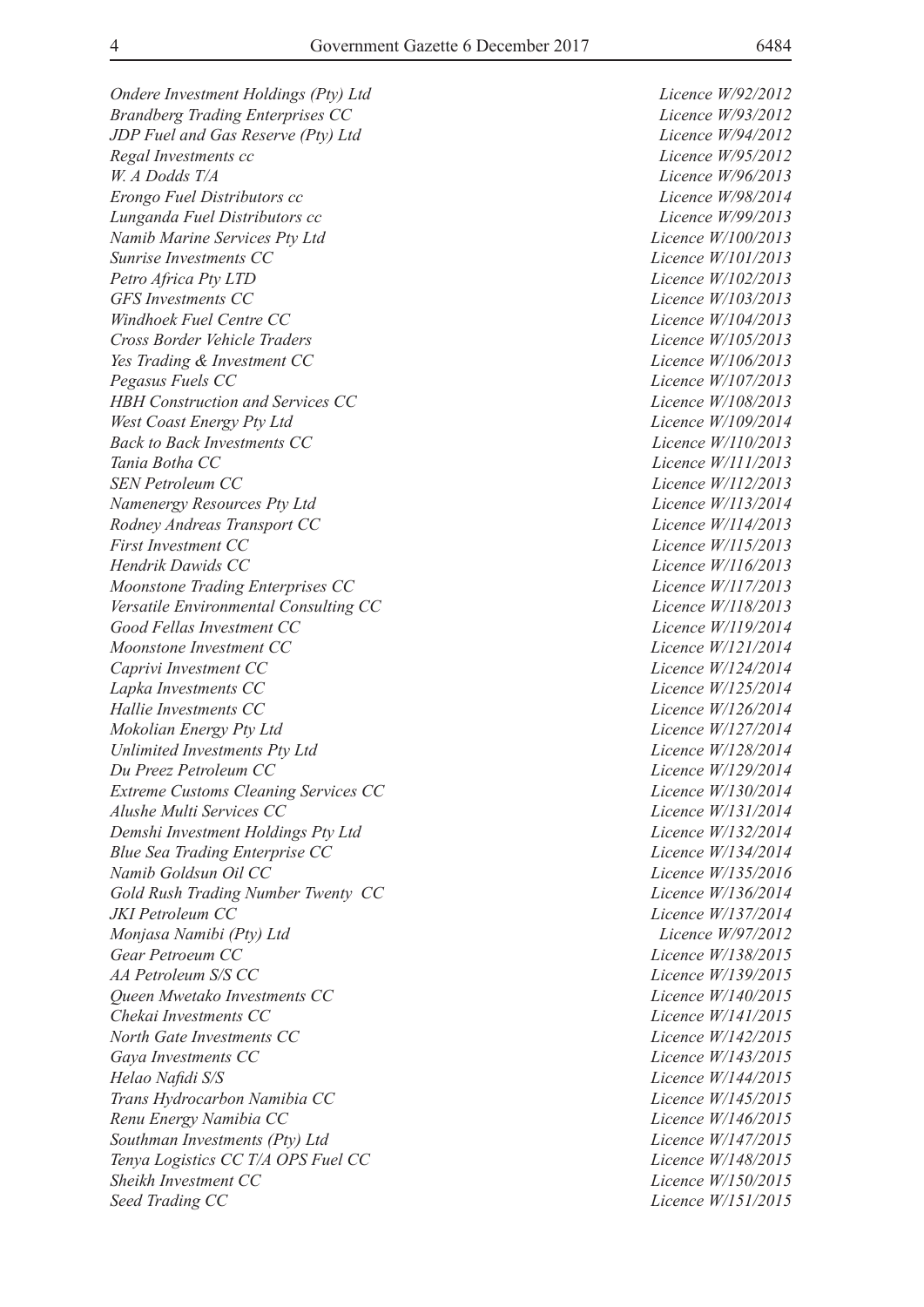| Tate Energy (Pty) Ltd                         | Licence W/152/2015 |
|-----------------------------------------------|--------------------|
| Epitome Holdings (Pty) Ltd                    | Licence W/153/2017 |
| Vigor Investment CC                           | Licence W/154/2015 |
| Ten Foot Investments (Pty) Ltd                | Licence W/155/2016 |
| Uunongo Technologies CC                       | Licence W/156/2016 |
| Herman Karimbue                               | Licence W/157/2016 |
| Estrela Petroleum CC                          | Licence W/158/2016 |
| Coastal Oil & Fuel Suppliers CC               | Licence W/159/2016 |
| Tank-Up Petroleum Namibia (Pty) Ltd           | Licence W/160/2016 |
| Continental Oil & Gas                         | Licence W/161/2016 |
| Eco Energy Fuel and Oil Trading               | Licence W/163/2016 |
| Omuramba Rural East Point Suppliers CC        | Licence W/164/2016 |
| Luxury Two Hundred and Fourty Eight (Pty) Ltd | Licence W/165/2016 |
| Econo Investments (Pty) Ltd                   | Licence W/166/2016 |
| Camel Thorn Petroleum Services CC             | Licence W/167/2016 |
| Liferole Investments (Pty) Ltd                | Licence W/168/2016 |
| Parallel Investments CC                       | Licence W/169/2016 |
| Brahsk Petroleum (Pty) Ltd                    | Licence W/170/2016 |
| Real Petroleum Namibia CC                     | Licence W/172/2017 |
| Horizon Fuel & Logistics (Pty) Ltd            | Licence W/173/2017 |
| Trios Mangue Investments CC                   | Licence W/174/2017 |
| Okapi Supply Trading Namibia (Pty) Ltd        | Licence W/175/2017 |
| <b>RKS</b> Investment Group CC                | Licence W/176/2017 |
| Evale Investment (Pty) Ltd                    | Licence W/179/2017 |
| <b>Earth Ethicks Construction CC</b>          | Licence W/182/2017 |
| Flowvin Investment Group CC                   | Licence W/183/2017 |
| Enlightment Investment CC                     | Licence W/184/2017 |
| Odessa Energy Solution CC                     | Licence W/178/2017 |
| Peace Garden Investments CC                   | Licence W/180/2017 |
| Petroba Fuels (Pty) Ltd                       | Licence W/181/2017 |

#### **Reselling price of petrol**

**3.** The prices at which 95 octane unleaded petrol may be sold by a reseller to any person at any place mentioned in the Annexure are the prices indicated opposite the place concerned.

| <b>Place</b>        | <b>Retail Price in c/l</b><br><b>ULP 95 Octane 06</b><br>December 2017 |
|---------------------|------------------------------------------------------------------------|
| AI-AIS              | 1228.0                                                                 |
| <b>BEN HUR FARM</b> | 1220.0                                                                 |
| <b>ANDARA</b>       | 1210.0                                                                 |
| <b>BETTA</b>        | 1214.0                                                                 |
| <b>ARANOS</b>       | 1229.0                                                                 |
| <b>ARIAMSVLEI</b>   | 1228.0                                                                 |
| <b>ARIS</b>         | 1210.0                                                                 |
| <b>AROAB</b>        | 1220.0                                                                 |
| <b>ASAB</b>         | 1224.0                                                                 |
| <b>AUS</b>          | 1220.0                                                                 |
| <b>BANGANI</b>      | 1210.0                                                                 |

#### ANNEXURE (Regulation 3)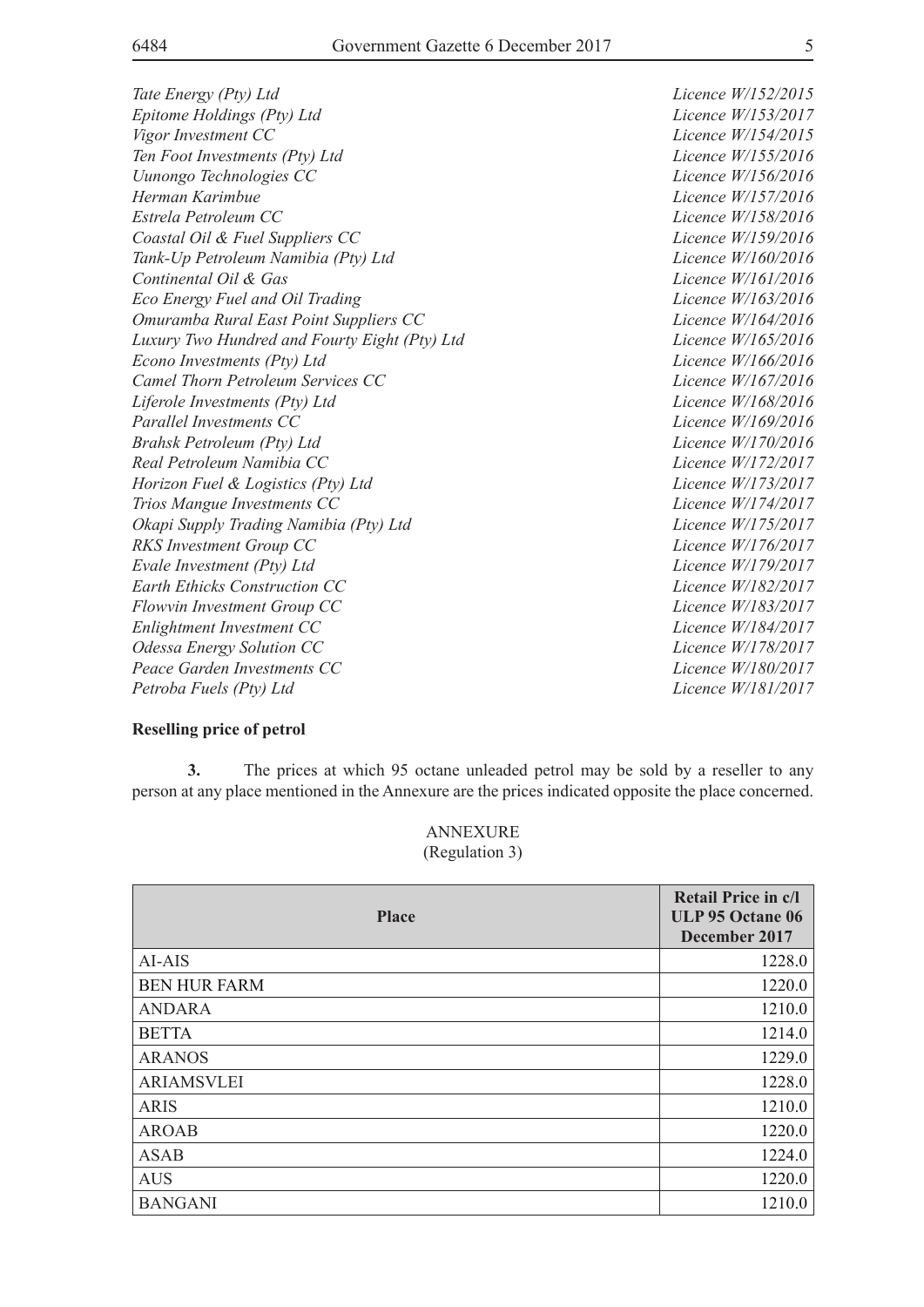| <b>BUITEPOS</b>                              | 1225.0 |
|----------------------------------------------|--------|
| <b>BERSEBA</b>                               | 1220.0 |
| <b>BETHANIEN</b>                             | 1220.0 |
| <b>BRANDBERG</b>                             | 1190.0 |
| <b>BRAKWATER</b>                             | 1210.0 |
| DEKKA CONSTR. (PAST USAKOS)                  | 1192.0 |
| DEI GRACIA (Otjipiro-Waterberg Lodge)        | 1225.0 |
| <b>BUFFALO (COC ONLY)</b>                    | 1210.0 |
| <b>DANKBAAR FARM</b>                         | 1225.0 |
| <b>BULLSPORT</b>                             | 1234.0 |
| <b>CHAMAITES</b>                             | 1220.0 |
| <b>CHIEBELLA ESTATES</b>                     | 1228.0 |
| <b>COBLENS STORE</b>                         | 1220.0 |
| <b>DUIKERSVLEI</b>                           | 1221.0 |
| DIPCAPDI SCHOOL                              | 1220.0 |
| K.E. 3                                       | 1214.0 |
| DEKKA CONSTR. (PRE USAKOS)                   | 1190.0 |
| <b>DONKERSAND</b>                            | 1189.0 |
| <b>KRIES HOTEL</b>                           | 1219.0 |
| <b>DIKDOORN</b>                              | 1221.0 |
| <b>ELDERS</b>                                | 1225.0 |
| ELBE COPPER MINE                             | 1200.0 |
| <b>DORDABIS</b>                              | 1216.0 |
| <b>GROSSBARMEN</b>                           | 1206.0 |
| ENDOLA - OHANGWENA REGION                    | 1209.0 |
| <b>EKUJA</b>                                 | 1218.0 |
| <b>ETUNDA</b>                                | 1194.0 |
| <b>EORONDEMBA</b>                            | 1220.0 |
| <b>ENGELA</b>                                | 1209.0 |
| <b>HALALI</b>                                | 1230.0 |
| <b>EPIKURO 10</b>                            | 1241.0 |
| <b>EPIKURO 3</b>                             | 1241.0 |
| ERNST MEYER SCHOOL                           | 1220.0 |
| <b>GOBABIS</b>                               | 1211.0 |
| <b>NOMTSAS</b>                               | 1204.0 |
| <b>FARM TRADOS NO 92</b>                     | 1218.0 |
| <b>GAMIS</b>                                 | 1232.0 |
| <b>GAMSBERG (COC)</b>                        | 1194.0 |
| <b>GHANSIES</b>                              | 1202.0 |
| <b>GIBEON</b>                                | 1222.0 |
| <b>GOAGEB</b>                                | 1220.0 |
| <b>GOBABEB</b> (Desert Research Foundations) | 1187.0 |
| <b>AMINIUS</b>                               | 1231.0 |
| <b>GOCHAS</b>                                | 1229.0 |
| <b>GROOTFONTEIN</b>                          | 1210.0 |
| <b>HOCHVELD</b>                              | 1214.0 |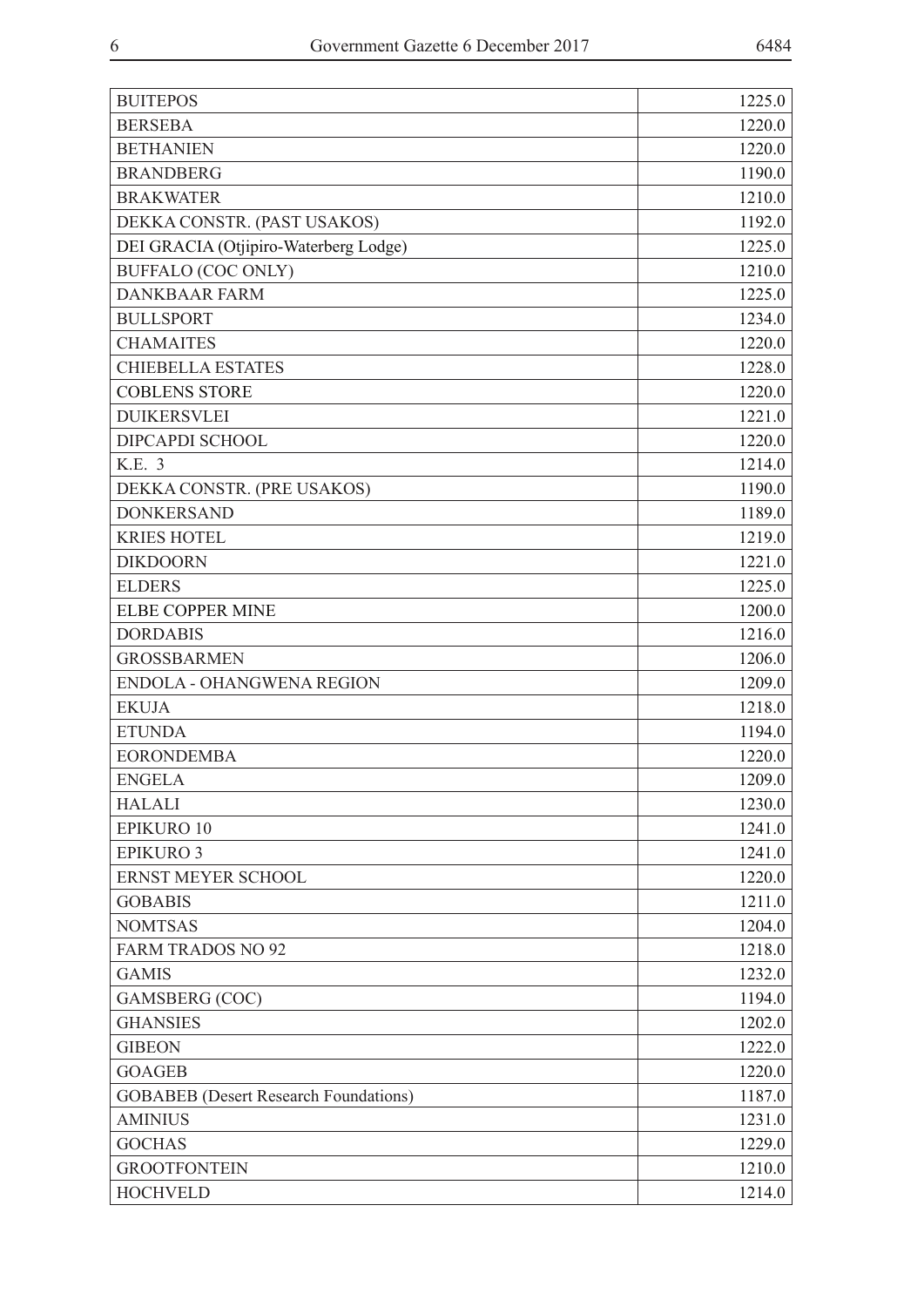| <b>GRUNAU</b>          | 1228.0 |
|------------------------|--------|
| <b>GUISES</b>          | 1239.0 |
| <b>MAHANENE</b>        | 1209.0 |
| <b>HARDAP</b>          | 1219.0 |
| <b>HARIBES</b>         | 1221.0 |
| <b>HEKEL SERVICE</b>   | 1223.0 |
| <b>HELENA FARM</b>     | 1228.0 |
| <b>HELMERINGHAUSEN</b> | 1212.0 |
| <b>HENTIES BAY</b>     | 1182.0 |
| <b>KANDUMI STORE</b>   | 1198.0 |
| <b>HOLOOG</b>          | 1220.0 |
| <b>ISABIS</b>          | 1218.0 |
| K. E. 13               | 1211.0 |
| <b>KALKFELD</b>        | 1212.0 |
| <b>KAMANJAB</b>        | 1225.0 |
| <b>KALKRAND</b>        | 1223.0 |
| <b>KHORIXAS</b>        | 1202.0 |
| <b>MIDGARD</b>         | 1209.0 |
| <b>KARASBURG</b>       | 1228.0 |
| <b>KARIBIB</b>         | 1192.0 |
| <b>KATIMA MULILO</b>   | 1210.0 |
| <b>KAVANGO RANCHES</b> | 1210.0 |
| <b>KEETMANSHOOP</b>    | 1220.0 |
| <b>KOBLENS</b>         | 1226.0 |
| <b>KLEIN KARAS</b>     | 1228.0 |
| <b>KLEIN MENASSE</b>   | 1220.0 |
| <b>KLEIN-AUB</b>       | 1230.0 |
| <b>MOUNT ETJO</b>      | 1216.0 |
| <b>KOES</b>            | 1220.0 |
| <b>KOMBAT</b>          | 1220.0 |
| <b>KONGOLA</b>         | 1210.0 |
| <b>KORRIDOR POS 13</b> | 1231.0 |
| <b>KRANZBERG MINE</b>  | 1200.0 |
| <b>OTAVI</b>           | 1207.0 |
| <b>LBGARAGE</b>        | 1226.0 |
| LEONARDVILLE           | 1226.0 |
| <b>LEPEL STORE</b>     | 1204.0 |
| <b>LINYANTI</b>        | 1210.0 |
| <b>LITHIUM MINE</b>    | 1195.0 |
| <b>LUDERITZ</b>        | 1220.0 |
| <b>LUHEBU DISTRICT</b> | 1219.0 |
| <b>MANGETTI</b>        | 1209.0 |
| <b>MAKKANOR</b>        | 1220.0 |
| <b>MALTAHOHE</b>       | 1226.0 |
| <b>MOKUTI LODGE</b>    | 1221.0 |
| <b>MARIENTAL</b>       | 1212.0 |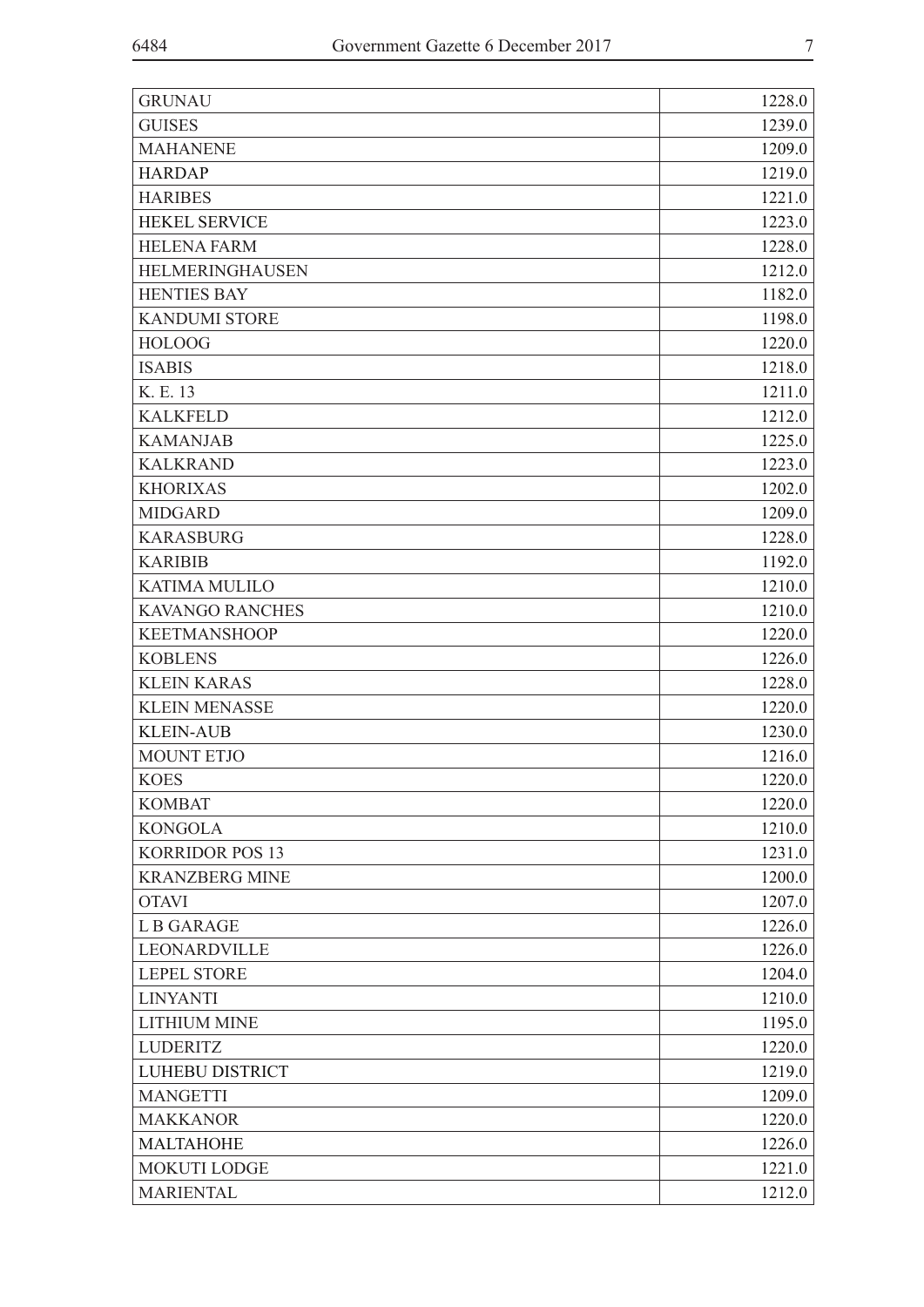| <b>NEUDAM</b>              | 1209.0 |
|----------------------------|--------|
| <b>MILE 108 TN</b>         | 1192.0 |
| MILE 72 TN                 | 1187.0 |
| <b>NAMUTONI</b>            | 1223.0 |
| OKAKARARA                  | 1202.0 |
| <b>MUKWE</b>               | 1210.0 |
| <b>MURURANE</b>            | 1210.0 |
| <b>MUSESE</b>              | 1210.0 |
| <b>MUTJAVIKUA F</b>        | 1220.0 |
| <b>NAMIB RESTCAMP</b>      | 1197.0 |
| <b>ODIBO</b>               | 1209.0 |
| <b>NEI-NEIS</b>            | 1194.0 |
| <b>NEPARA</b>              | 1210.0 |
| <b>OKAHANDJA</b>           | 1198.0 |
| <b>NINA</b>                | 1225.0 |
| NKURENKURU                 | 1210.0 |
| <b>OMAJETTE CONCESSION</b> | 1204.0 |
| <b>NOODBURG</b>            | 1223.0 |
| <b>NOORDOEWER</b>          | 1228.0 |
| <b>NYANGANA</b>            | 1210.0 |
| <b>OHANGWENA</b>           | 1209.0 |
| <b>OKONGO</b>              | 1209.0 |
| <b>OKOMBAHE</b>            | 1206.0 |
| <b>OKAUKUEJO</b>           | 1223.0 |
| <b>OMAPUMBA S/STATION</b>  | 1202.0 |
| <b>OMAFO</b>               | 1209.0 |
| OKAMATAPATI                | 1202.0 |
| <b>OTJIMBINGWE</b>         | 1211.0 |
| <b>OKONDJATU</b>           | 1202.0 |
| <b>OMBALANTU</b>           | 1209.0 |
| <b>OMUTHIYA</b>            | 1209.0 |
| <b>OMARURU</b>             | 1199.0 |
| <b>OMATJENNE</b>           | 1210.0 |
| <b>SESRIEM</b>             | 1202.0 |
| <b>OMBIKA</b>              | 1221.0 |
| <b>ONDANGWA</b>            | 1209.0 |
| <b>OPUWO</b>               | 1202.0 |
| <b>OMEGA</b>               | 1210.0 |
| <b>OMITARA</b>             | 1218.0 |
| <b>OMURAMBA FARM</b>       | 1226.0 |
| <b>OKAHAO</b>              | 1209.0 |
| <b>ONGWEDIVA</b>           | 1209.0 |
| <b>ONDEROMBUA</b>          | 1226.0 |
| <b>ONDEROMPABA</b>         | 1225.0 |
| <b>OKASHANA</b>            | 1209.0 |
| <b>ONIIPA</b>              | 1209.0 |
|                            |        |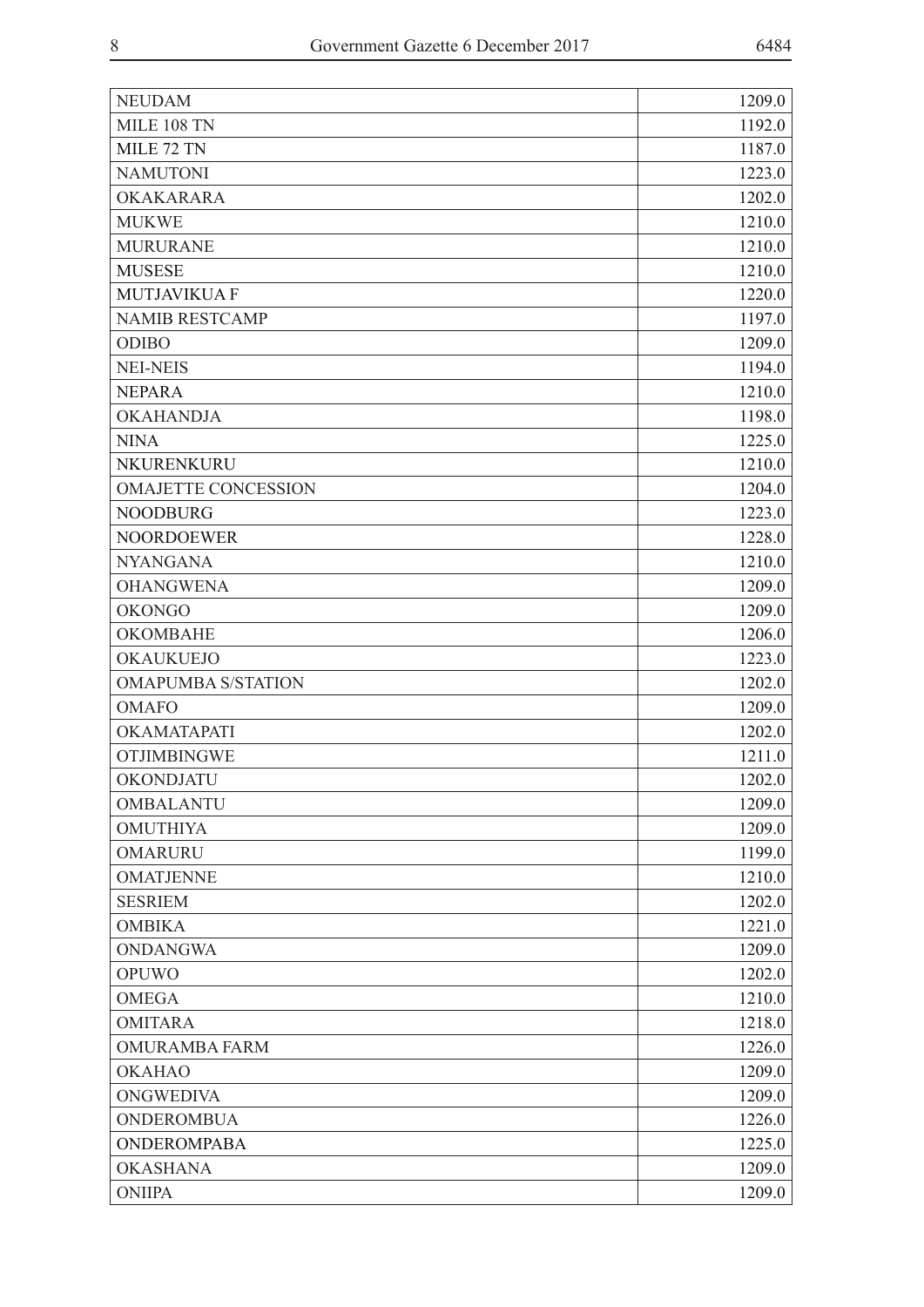| <b>ONHGA</b>                                       | 1209.0 |
|----------------------------------------------------|--------|
| <b>ONYAANYA</b>                                    | 1209.0 |
| ONYUULAYE DISTRICT (Omyuulae Trading & Investm Co) | 1209.0 |
| <b>OSHAKATI</b>                                    | 1209.0 |
| ORUNAHI                                            | 1202.0 |
| <b>DERM STORE</b>                                  | 1223.0 |
| <b>OSIRE</b>                                       | 1216.0 |
| <b>OSHIGAMBO</b>                                   | 1209.0 |
| <b>OSHIKANGO</b>                                   | 1209.0 |
| <b>OSHIKUKU</b>                                    | 1209.0 |
| <b>OSHIVELO</b>                                    | 1209.0 |
| <b>RUACANA</b>                                     | 1209.0 |
| <b>OTJIWARONGO</b>                                 | 1202.0 |
| RIETFONTEIN (UCHAB)                                | 1216.0 |
| <b>OTJIHASE</b>                                    | 1210.0 |
| <b>OTJINENE</b>                                    | 1198.0 |
| <b>OVITOTO</b>                                     | 1208.0 |
| <b>OTJITUUO</b>                                    | 1222.0 |
| <b>OTUMBOROMBONGA</b>                              | 1202.0 |
| <b>OTJIWARONGO POS 11</b>                          | 1228.0 |
| <b>OTJOWIKAMBO</b>                                 | 1219.0 |
| <b>OUTJO</b>                                       | 1212.0 |
| <b>PALMWAG</b>                                     | 1202.0 |
| <b>STEINHAUSEN</b>                                 | 1219.0 |
| <b>SESFONTEIN</b>                                  | 1202.0 |
| PLESSIS FARM (NISWA)                               | 1223.0 |
| <b>REHOBOTH</b>                                    | 1216.0 |
| <b>REHOBOTH STASIE</b>                             | 1214.0 |
| <b>BRAUNFELS</b>                                   | 1202.0 |
| <b>RIETOOG</b>                                     | 1236.0 |
| RIETQUELLE-AMINUIS                                 | 1231.0 |
| <b>ROSH PINAH</b>                                  | 1220.0 |
| <b>TSANDI</b>                                      | 1209.0 |
| <b>RUNDU</b>                                       | 1210.0 |
| <b>SAMBIU</b>                                      | 1210.0 |
| <b>SANDVELD</b>                                    | 1225.0 |
| <b>SCHLIP</b>                                      | 1226.0 |
| <b>SEEHEIM</b>                                     | 1220.0 |
| <b>SEEIS</b>                                       | 1212.0 |
| STOP <sub>95</sub>                                 | 1214.0 |
| <b>STAMPRIET</b>                                   | 1222.0 |
| SHADIKONGORO                                       | 1210.0 |
| <b>SHITEMO</b>                                     | 1210.0 |
| <b>SOLITAIRE</b>                                   | 1202.0 |
| <b>SORRIS-SORRIS</b>                               | 1199.0 |
| <b>SPITSKOP</b>                                    | 1190.0 |